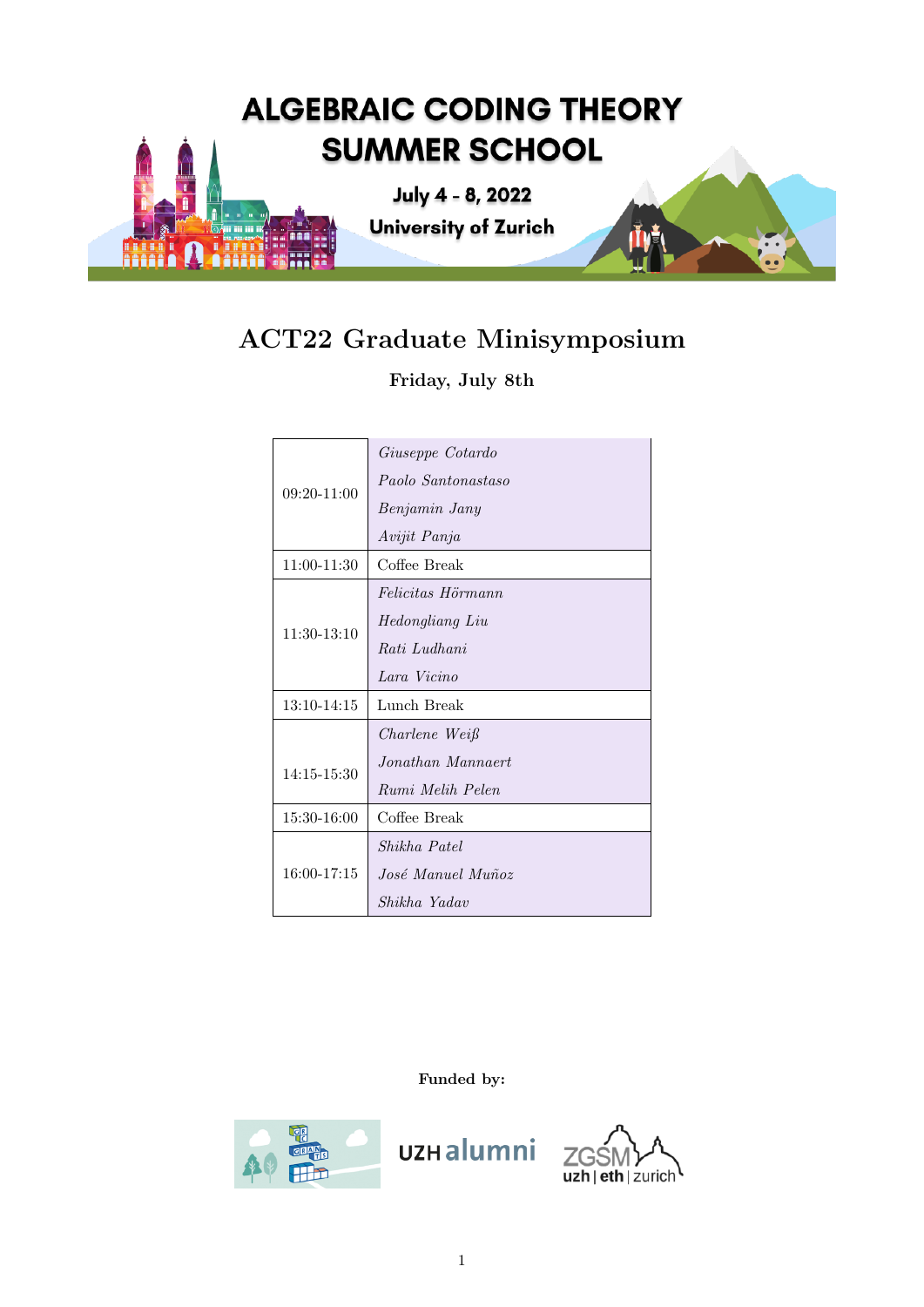## Abstracts

## Session 1: 09:20 – 11:00

Giuseppe Cotardo, University College Dublin Rank-Metric Lattices

In 1971, Dowling introduced a class of geometric lattices in connection with coding theory. The elements of these lattices are the  $\mathbb{F}_q$ -linear subspaces of  $\mathbb{F}_q^n$  having a basis of vectors with Hamming weight bounded from above, ordered by inclusion. The theory of Dowling lattices and their extensions (called Higher-Weight Dowling Lattices, HWDL in short) have been brought forward by Bonin, Kung, and more recently by Ravagnani.

In this talk, we introduce the q-analogues of HWDLs, which we call rank-metric lattices (RML in short). Their elements are the  $\mathbb{F}_{q^m}$ -linear subspaces of  $\mathbb{F}_{q^m}^n$  having a basis of vectors with rank weight bounded from above, ordered by inclusion. We determine which RMLs are supersolvable, computing their characteristic polynomials. We also investigate other structural properties of these lattices. In the second part of the talk, we establish a connection between RMLs and the problem of distinguishing between inequivalent rank-metric codes.

The new results in this talk are joint work with A. Ravagnani.

Paolo Santonastaso, Università degli Studi della Campania "Luigi Vanvitelli" Optimal sum-rank metric codes

The equivalence classes of nondegenerate Hamming-metric codes are in one-to-one correspondence with equivalence classes of projective systems. Recently, Randrianarisoa and Sheekey showed that equivalence classes of nondegenerate rank-metric codes are in one-to-one correspondence with equivalence classes of qsystems. In this talk, we will explore a geometric point of view of sum-rank metric codes able to capture their structures, generalizing both projective systems and q-systems. Using this geometric connection, we will construct optimal codes in the sum-rank metric.

## Benjamin Jany, University of Kentucky The Projectivization Matroid of a q-Matroid.

q-Matroids, the q-analogue of matroids, were found useful in studying  $\mathbb{F}_{q^m}$ -linear rank metric codes. A qmatroid can be defined via a bounded, non-decreasing and submodular integer-valued rank function on the collection of subspaces of  $\mathbb{F}_q^n$ . Matroids are defined in an analogous way, where a rank function is defined on the collection of subsets of a finite set. It turns out an  $\mathbb{F}_{q^m}$ -linear rank metric code induces a q-matroid and many of the code's invariants can be determined from the associated q-matroid. In a similar way, a linear block code with the Hamming metric induces a matroid that captures the code's invariants. Given a q-matroid defined over  $\mathbb{F}_q^n$ , one can associate to it a matroid defined over the projective space  $\mathbb{PF}_q^n$  called the projectivization matroid. The latter shares a similar flat structure than the q-matroid and therefore becomes a useful tool to study q-matroids. In this talk I will introduce the construction of the projectivization matroid and show that if the q-matroid arises form a rank metric code, then there exist a linear block code that induces the projectivization matroid. Using this connection, I will then show how one can derive a  $q$ -analogue of the critical theorem for q-matroids and  $\mathbb{F}_{q^m}$ -linear rank metric codes by studying the projectivization matroid.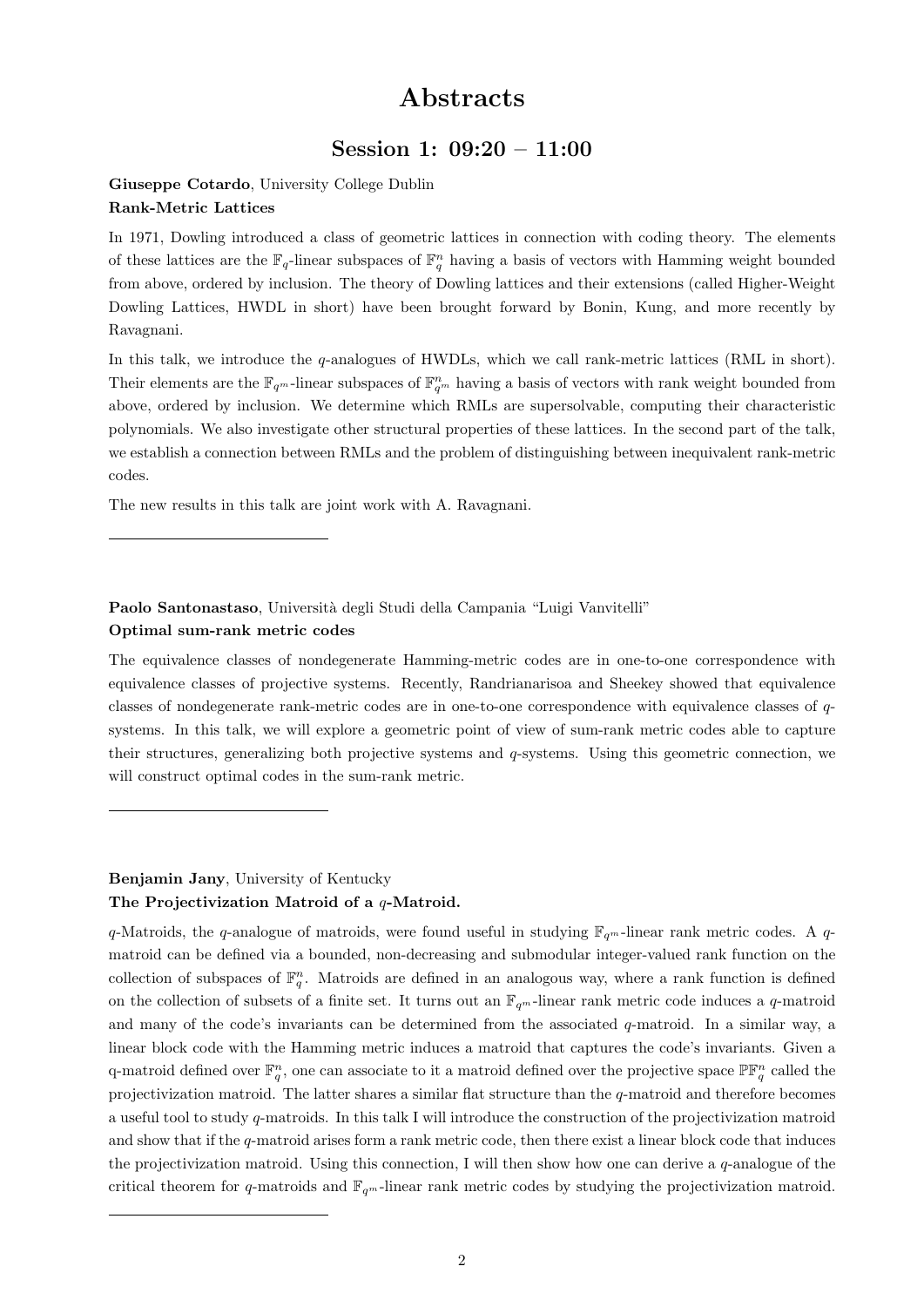## Avijit Panja, Indian Institute of Technology Bombay Some Matroids Related to Sum-Rank Metric Codes

We introduce the notion of sum-matroids and show its association with sum-rank metric codes. The summatroids generalize the notions of matroids and  $q$ -matroids. We define the generalized weights for summatroids and prove a Wei-type duality theorem which generalizes the analogous results for matroids and q-matroids. As a consequence, some results for sum-rank metric codes by Martínez-Peñas are generalized for sum-matroids.

This is a joint work with Rakhi Pratihar and Tovohery Randrianarisoa

## Session 2: 11:30 – 13:10

## Felicitas Hörmann, German Aerospace Center (DLR) Error-Erasure Decoding in the Hamming, the Rank, and the Sum-Rank Metric

Channel models considering either errors or erasures in the Hamming metric arise naturally from communication systems and have been widely studied. Error-erasure decoders work on a channel that combines both error types and correct errors and erasures simultaneously. They proved useful for e.g. generalized minimum-distance (GMD) decoding of concatenated codes.

By now, the concept of erasures was also adapted to the rank and the sum-rank metric where the latter is a family of metrics containing the Hamming and the rank metric as special cases. In the sum-rank-metric setup, two notions of erasures are distinguished: row erasures, whose column space is known to the decoder as additional side information, and column erasures, for which the row space is known at the receiver. The talk will first discuss the intuition behind erasures in the three considered metrics and then focus on the problem of error-erasure decoding.

We finish with a short presentation of a current joint work that proposes the first error-erasure decoder for linearized Reed–Solomon codes in the sum-rank metric. The scheme can correct  $t_F$  full errors,  $t_R$  row erasures, and  $t_C$  column erasures as long as  $2t_F + t_R + t_C \leq n - k$  holds for code length n and dimension k. It uses a Berlekamp–Massey-like approach and has quadratic complexity in the code length. Note that known error-erasure decoders for Reed–Solomon codes in the Hamming metric and for Gabidulin codes in the rank metric can be recovered as special cases.

## Hedongliang Liu, Technical University of Munich Quadratic Curve Lifted Reed-Solomon Codes

Lifted codes are a class of evaluation codes attracting more attention due to good locality and intermediate availability. In this work we introduce quadratic-curve-lifted Reed-Solomon (QC-LRS) codes, which is a class of bivariate evaluation codes and the codeword symbols whose coordinates are on a quadratic curve form a codeword of a Reed-Solomon code. We give upper and lower bounds on the dimension and show that the asymptotic rate of a QC-LRS code. Moreover, we provide analytical results on the minimum distance of this class of codes and compare QC-LRS codes with lifted Reed-Solomon codes by simulations in terms of the local recovery capability against erasures. For short lengths, QC-LRS codes have better performance in local recovery for erasures than LRS codes of the same dimension.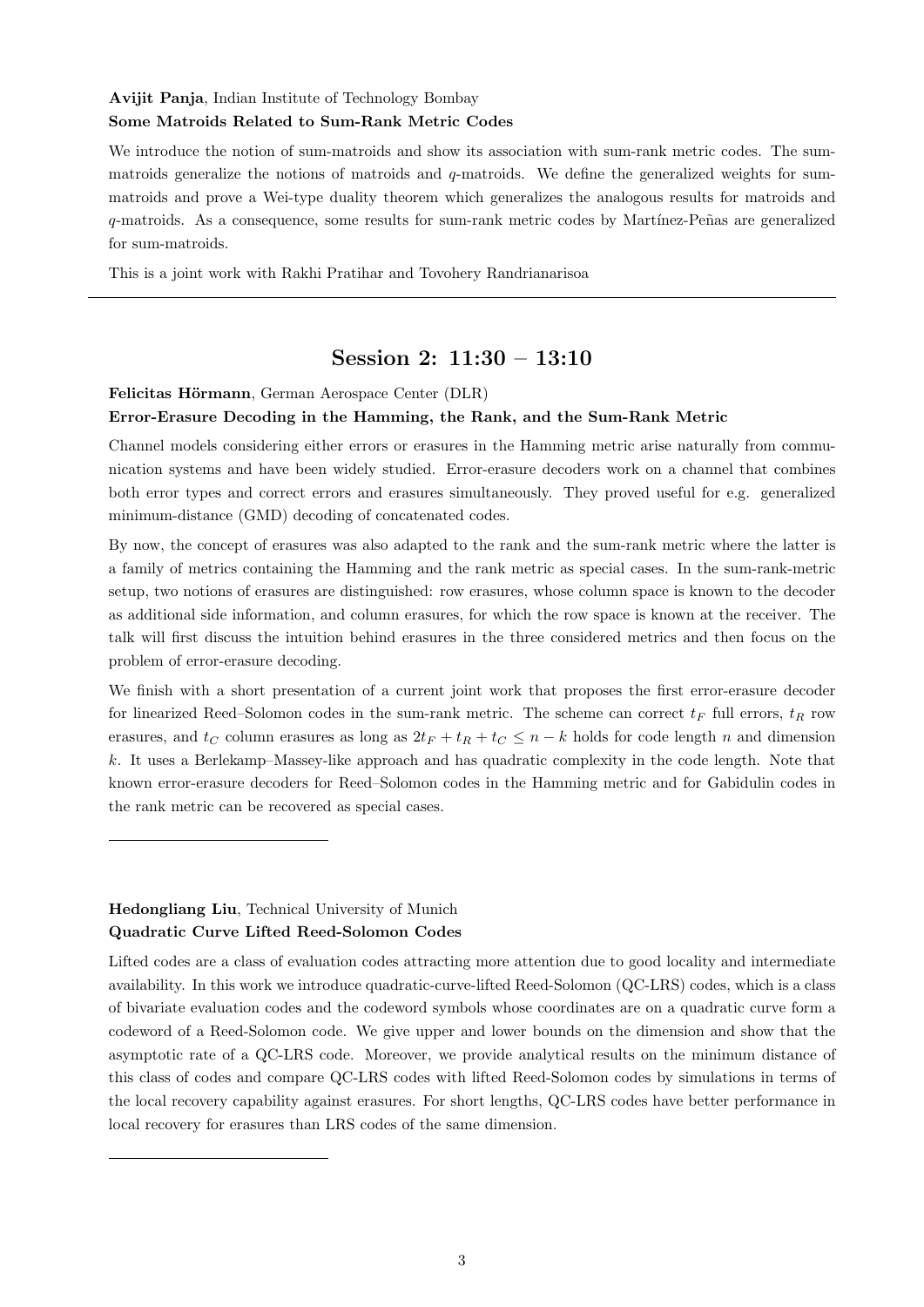#### Rati Ludhani, Indian Institute of Technology Bombay

#### Minimum distance and the minimum weight codewords of Projective Reed-Muller Codes

Projective Reed-Muller codes, first introduced by Lachaud (1988), are an important variant of the well-known class of Reed-Muller codes. Define projective Reed-Muller codes on the field  $\mathbb{F}_q$  of q elements and for the order d. We give an alternate proof for the minimum distance of projective Reed-Muller codes which was proved by Serre (1989) for the case  $d \leq q+1$  and by Sørensen (1991) in the general case. Further, we give a characterization of minimum weight codewords of projective Reed-Muller codes.

This is a joint work with Sudhir R. Ghorpade.

Lara Vicino, Technical University of Denmark

#### Two-point AG codes from the Beelen-Montanucci maximal curve

Algebraic geometry codes (AG codes) are a family of error-correcting codes introduced by Goppa in the '80s and constructed using algebraic curves defined over a finite field. A general lower bound for the minimum distance of an AG code is given by the well-known Goppa bound, so that for a code  $[n, k, d]$  whose underlying algebraic curve has genus g, the inequality  $d \geq n - k + 1 - g$  holds, hence the minimum distance can be designed.

Let  $\mathbb{F}_q$  be the finite field with q elements and X be an algebraic curve defined over  $\mathbb{F}_q$  and of genus g. X is said to be maximal if it attains the Hasse-Weil bound, which means it has the largest number of rational points with respect to its genus. For this reason, maximal curves are suitable candidates for the construction of AG codes with good parameters.

In this talk, I will present some results on duals of two-point AG codes coming from the Beelen-Montanucci maximal curve. In particular, we used the order bound to compute a lower bound on the minimum distance that improves the Goppa bound. Our results rely on the study of a certain two-point Weierstrass semigroup on the Beelen-Montanucci curve, which we managed to determine completely.

Using these methods, we discovered AG codes with better parameters with respect to comparable two-point codes from the Garcia-Güneri-Stichtenoth (GGS) curve.

Joint work with Leonardo Landi.

## Session 3: 14:15 – 15:30

Charlene Weiß, Paderborn University

#### The linear programming bounds for classical association schemes

Many interesting codes such as classical codes, rank-metric codes, and sub-space codes can be viewed as subsets of association schemes. The corresponding association schemes are called classical and consist of the Hamming scheme, the Johnson scheme, and several  $q$ -analogs of them. By using association schemes, Delsarte introduced a linear program that yields an upper bound for the size of codes. This linear program has been studied for many years in the case of the Hamming scheme and the Johnson scheme and it is still unknown what the exact solution of this program looks like. In this talk, by using a unified way, I will give the exact solution of the linear program for codes in the projective space, in the bipartite halves (Greeks and Latins) of the hyperbolic polar space, and in one of the Hermitian polar spaces, as well as for their affine counterparts: bilinear forms scheme, alternating forms scheme, and Hermitian forms scheme.

This is a joint work with Kai-Uwe Schmidt.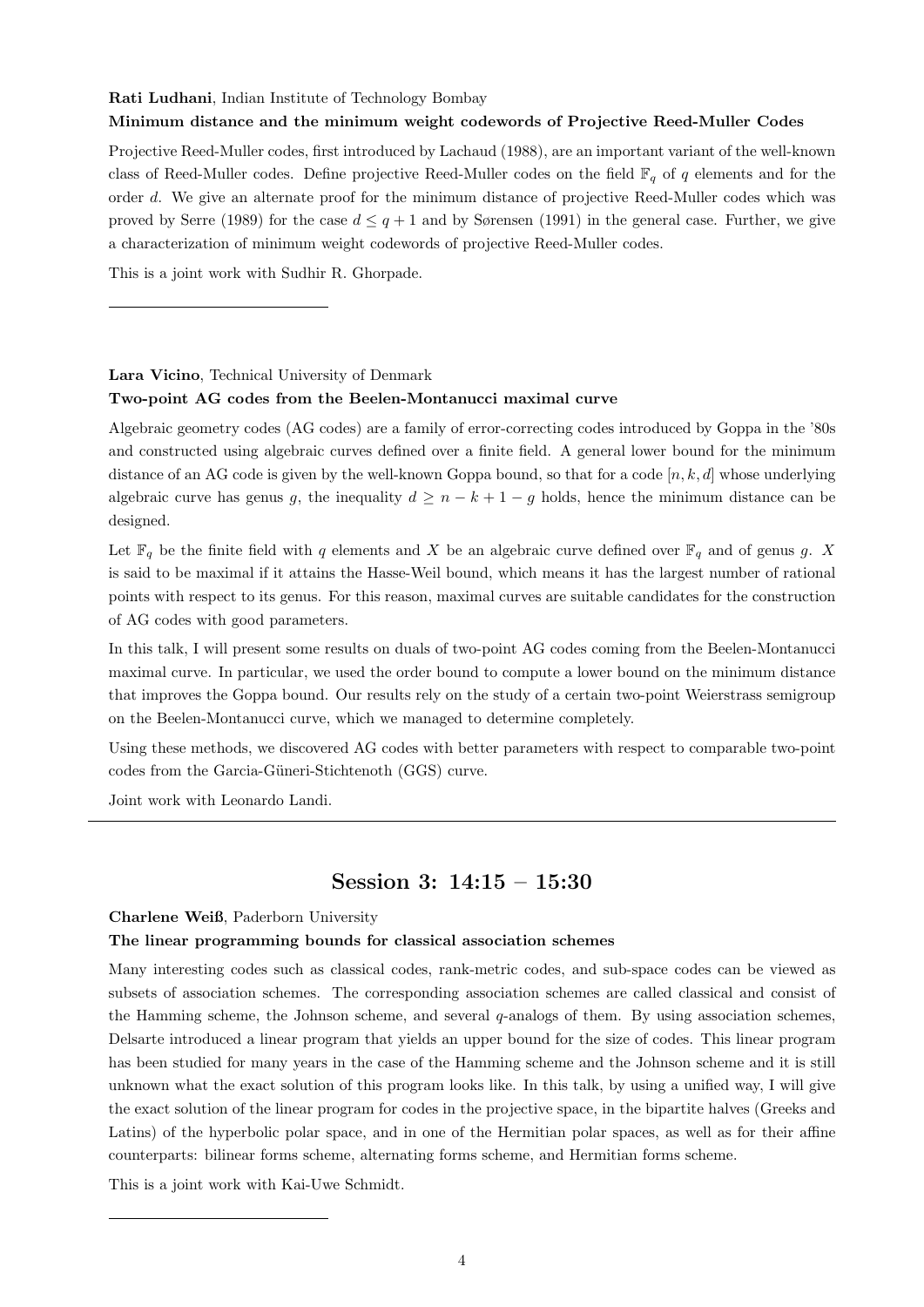### Jonathan Mannaert, Vrije Universiteit Brussel (VUB) Some theoretical applications of association schemes

A Cameron-Liebler line class (CLLC)  $\mathcal L$  in PG $(n, q)$  or AG $(n, q)$ , for  $n \geq 3$ , is a set of lines for which its characteristic vector  $\chi = \sum_{p \in PG(n,q)} c_p \chi_p$ . Here  $\chi_p$  denotes the characteristic vector of a point-pencil, i.e. all lines through the fixed point p. Moreover,  $\mathcal L$  admits a parameter x for which hold that  $|\mathcal L| = x \frac{q^{n-1}}{q-1}$ . For CLLCs in  $PG(n, q)$ , n odd, it has been proven that this definition is equivalent with the property that for every line spread S it holds that  $|\mathcal{L} \cap \mathcal{S}| = x$ . This result gives another perspective of these line sets and was obtained by using a known symmetric 3-class association scheme on the lines, i.e. the Grassmann association scheme.

Similarly, the same strategy can be used for CLLCs in  $AG(n, q)$ , for general n. This technique constructs a symmetrical 4-class association scheme on the lines of  $AG(n, q)$  that results in a similar equivalent property. This talk will focus on the proof of this result and the construction of this 4-class association scheme. Furthemore, these results can be found in [\[1\]](#page-4-0).

Keywords: Cameron-Liebler line classes, Association schemes, Affine space, Projective space

#### References

<span id="page-4-0"></span>[1] J. D'haeseleer, J. Mannaert, F. Ihringer, and L. Storme. Cameron-Liebler k-sets in  $AG(n, q)$ . Elec. J. Combin., 28(4):11, 2021.

#### Rumi Melih Pelen, Erzurum Technical University

## On the relationship between irreducible cyclic codes, finite projective planes and non-weakly regular bent functions

It is known that there is a one-to-one correspondence between irreducible cyclic codes over finite fields and multiplicative subgroups of finite fields. Namely, q being a prime power, and choosing a multiplicative subgroup of order n of a finite fields of order  $q^m$  as a defining set, one can obtain an irreducible cyclic  $[n, m_0]$ code over  $\mathbb{F}_q$  based on the generic construction method introduced by C. Ding, where  $m_0$  divides m. The main problem is to evaluate the weight distribution of these codes, which depends on the Gaussian periods of the cyclotomic classes of order N in  $\mathbb{F}_{q^m}$ , where  $q^m - 1 = nN$ . In our paper "Strongly regular graphs arising from non-weakly regular bent functions" we observed that two disjoint subsets,  $B_{+}(f)$  and  $B_{-}(f)$ , of the finite fields of order 3<sup>6</sup> obtained by partitioning the field with respect to the signs of the Walsh spectrum of a sporadic example of ternary non-weakly regular bent function  $f$  could be written as a union of certain cosets of the cyclotomic classes of order 13 in  $\mathbb{F}_{3^6}$ . Furthermore, we observe that irreducible cyclic code obtained by using the multiplicative subgroup of order 56 in  $\mathbb{F}_{3^6}$  as a defining set is three-weight. As a union of certain cosets of this defining set in  $\mathbb{F}_{3^6}, B_+(f)$  and  $B_-(f)$  give rise to fusion schemes of class 2 (strongly regular graphs), and so two-weight projective linear codes. In this talk, after reviewing the general features, I will survey our further observations on the relationship between those structures and finite projective planes.

## Session 4: 16:00 – 17:15

Shikha Patel, Indian Institute of Technology Patna

 $(\theta, \delta_{\theta})$ -cyclic codes over  $\mathbb{F}_q[u, v]/\langle u^2 - u, v^2 - v, uv - vu \rangle$ 

Let  $\mathbb{F}_q$  be the finite field of order  $q = p^m$ , where p is a prime, m is a positive integer, and  $R = \mathbb{F}_q[u, v]/\langle u^2 - u \rangle$  $u, v^2 - v, uv - vu$ . The ring  $R[x; \theta, \delta_\theta]$  is noncommutative, known as skew polynomial ring, where  $\theta$  is an